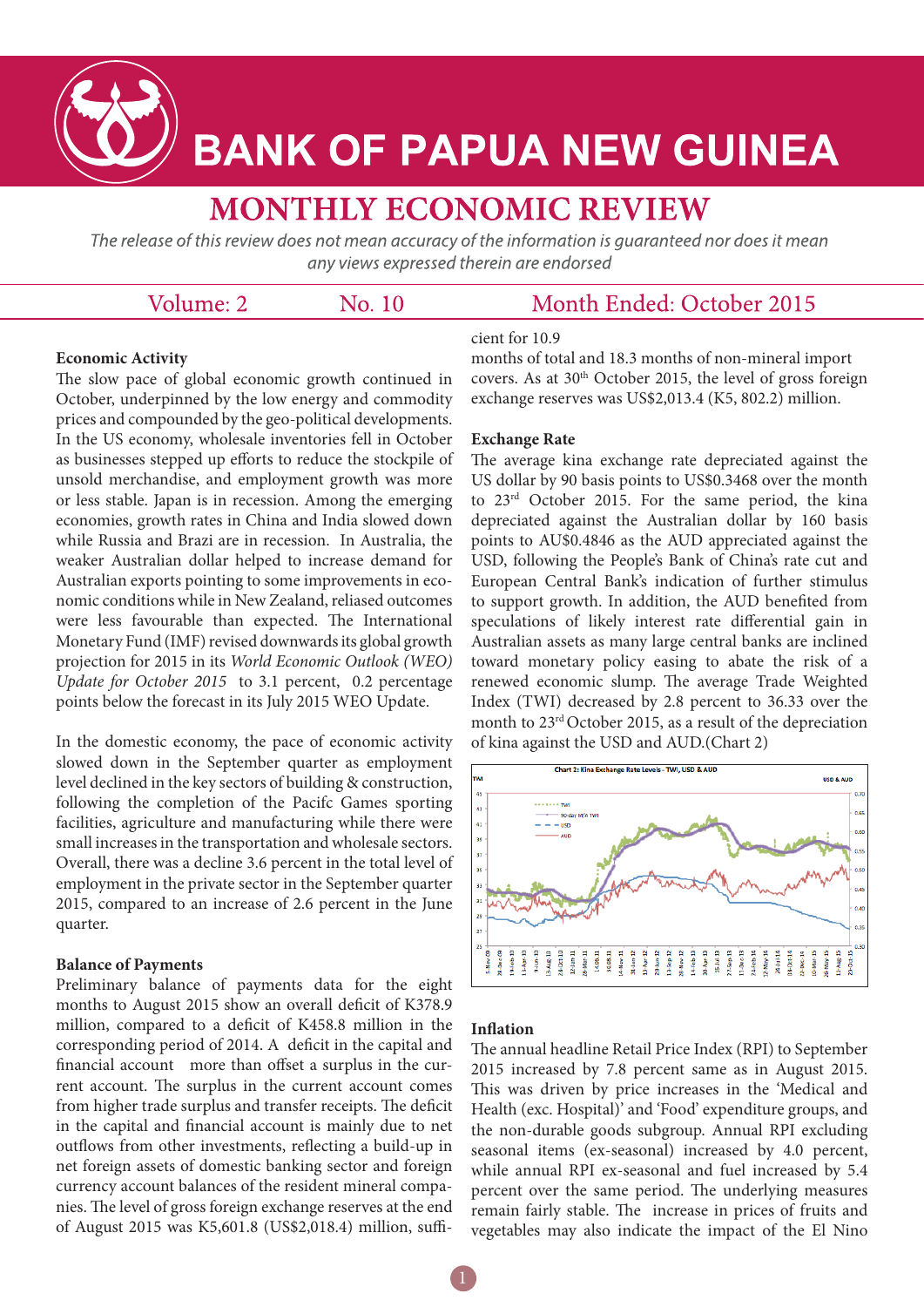drought. (Chart 3)



# respectively, while the 60-day rate fell to 0.86 percent from 0.98 percent.(Chart 4)



#### **Fiscal Operations**

The National Government's cash flow has come under pressure in recent months because of continued high expenditure and lower than anticipated revenue.As a result, the cash flow balances have remained low and even into negative in recent months, with increased reliance on the Temporary Advance Facility (TAF).

In line with the overall frame work to cut expenditure by K1.4 billion and raise additional K1.1 billion in revenue, Government is restraining warrant issuance for expenditure, and collecting additional revenue. About K290 million dividend has been received from an anticipated K450 million in the Supplementary Budget, as part of the K1.1 billion additional revenue. Without such measures, priority expenditures (debt service, outstanding payments for the District Services Improvement Program (DSIP)/Provincial Services Improvement Program (PSIP), road/building infrastructures, provincial transfers, remaining balance for the fourth quarter payment of education subsidies) would put more pressure on the 2015 Budget.

Given these developments in revenue and planned expenditures, it is anticipated that the the 2015 Supplementary Budget expected to be introduced with the 2016 National Budget in the November session of Parliament, would include revised revenue and expenditure figures for 2015 to keep the deficit close to the original planned deficit.

#### **Domestic Interest Rates & Monetary Aggregates**

The Over the month to 23rd October 2015, domestic interest rates generally increased. The 28-day and 63-day Central Bank Bill (CBB) rates increased to 1.28 and 2.26 percent from 1.26 and 2.24 percent, respectively. At the Treasury Bill auction, the 91- and 182-day rates declined to 2.42 and 4.52 percent, respectively, from 2.43 and 4.53 percent, while the 364-day rate rose to 7.40 percent from 7.38 percent. The Governement also offered T-bills once in the 63-day term during the month and the rate was 2.37 percent. Over the same period, the weighted average interest rates on wholesale deposits above K500,000 generally increased for most maturity terms. The weighted average rates for 30-day, 90-day and 180-day increased to 0.82, 1.05 and 1.50 percent from 0.81, 0.91 and 1.22 percent,

Broad money supply increased by 5.7 percent over the year to September 2015, compared to an increase of 1.0 percent in the corresponding period of 2014. This was driven by increases in credit to the private sector and public nonfinancial corporations, and net claims on the Government, which more than offset a decline in net foreign assets. Monetary base increased by 8.6 percent in September 2015, compared to an increase of 20.0 percent in the corresponding period of 2014. This was due to increases in deposits of commercial banks at the Central Bank, and currency in circulation.

Commercial bank lending to public non-financial corporations, other financial corporations and other resident sectors increased by K275.0 million to K11,113.4 million between December 2014 and week-ending 23rd October 2015. This mainly reflected advances to the non-financial public corporation (Motukea whalf development) and the retail sector. Over the year to 23rd October 2015, weekly average lending by banks increased by 13.4 percent to K10,797.2 million. Commercial bank deposits increased by K310.6 million to K19,615.1 million between December 2014 and week-ending 23rd October 2015, reflecting deposits by government (Tuition-fee free education and DSIP/PSIP) and the petroleum sector. Over the year to 23rd October 2015, the weekly average deposits increased by 4.2 percent to K19,447.0 million.

#### **Monetary Piolicy**

Annual headline inflation for the September quarter 2015 was 5.8 percent, compared to 5.7 percent in the June quarter while the quarterly headline inflation for the quarter was 1.7 percent compared to 1.1 percent in the June quarter. The Bank of PNG considers these outcomes as manageable and continues to take a cautious approach in maintaining a neutral monetary policy stance and keeping the policy signalling rate, Kina Facility Rate (KFR), at 6.25 percent for October 2015.